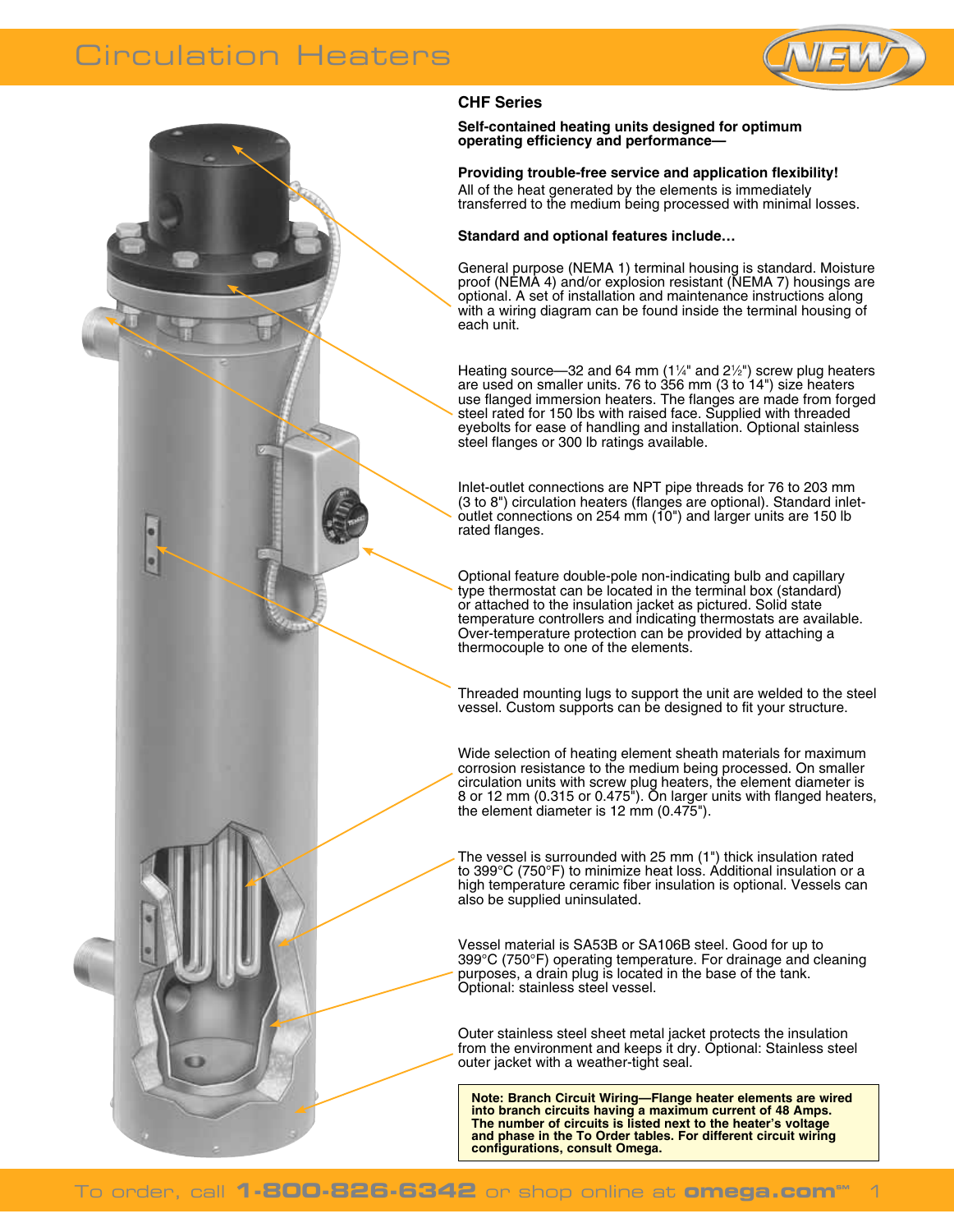

# Circulation Heaters

# *Checklist for Selecting the Proper Circulation Heater*

U **Determine a Safe and Efficient Element Watt Density**

**Element Watt Density** is the wattage dissipated per square inch of the element sheath surface and is calculated with the following formula:

element wattage Watt Density <sup>=</sup>

 $\pi$  × element diameter × element heated length

**For a particular application, element watt density will govern element sheath temperature. Factors to consider when choosing a suitable watt density are:**

- **1.** Many materials are heat sensitive and can decompose or be damaged if the element is running too hot.
- **2.** Air and other gases that are poor conductors of heat require watt densities matched to the velocity of the gas flow to prevent element overheating.

#### U **Select the Element Sheath Material**

#### **Sheath Material Selection**

**CORROSION.** In addition to selecting a sheath material that is compatible with the heated medium, other factors that affect corrosion need to be considered:

- **1.** The temperature of the corrodent—As temperature increases the degree of corrosion increases. Also remember that usually the element temperature is higher than the material it is heating.
- **2.** The degree of aeration to which a corrodent is exposed— Stagnant conditions can deprive the stainless steels of oxygen, which is required to maintain their corrosion resistant surface.

#### **Standard Element Sheath Materials**

**Incoloy® 800 —** A Nickel (30 to 35%), Chromium (19 to 23%), Iron alloy. The high nickel content of this alloy contributes to its resistance to scaling and corrosion. Used in air heating (also see Incoloy® 840) and immersion heating of potable water and other liquids that are not corrosive to an Incoloy® 800 sheath.

**Low Carbon Steel —** Applications include fluid heat transfer media, tar, high to low viscosity petroleum oils, asphalt, wax, molten salt, and other solutions not corrosive to a steel sheath.

**316 Stainless Steel —** A Chromium (16 to 18%), Nickel (11 to 14%), Iron Alloy with Molybdenum (2 to 3%) added to improve corrosion resistance in certain environments, especially those that would tend to cause pitting due to the presence of chlorides. Applications include deionized water.

**Copper —** Mainly used in clean water heating for washrooms, showers, rinse tanks and freeze protection of storage tanks.

solutions can build up on the element sheath, acting as a heat insulator and raising the internal element temperature. If these deposits cannot be periodically removed, use a lower watt density element to increase heater life expectancy.

**3.** Mineral deposits when heating hard water and cleaning

**3.** Velocity of the corrodent—Increased velocity can increase the corrosion rate.

#### **Optional Element Sheath Materials**

**304 Stainless Steel —** A Chromium (18 to 20%), Nickel (8 to 11%), Iron Alloy used in the food industry, sterilizing solutions, air heating and many organic and inorganic chemicals.

**321 Stainless Steel —** A Chromium (17 to 20%), Nickel (9 to 13%), Iron Alloy modified with the addition of titanium to prevent carbide precipitation and the resulting intergranular corrosion that can take place in certain mediums when operating in the 427 to 649°C (800 to 1200°F) temperature range.

**Incoloy® 840 —** A Nickel (18 to 20%), Chromium (18 to 22%), Iron alloy. Incoloy 840 has about 10% less nickel than Incoloy 800. Used in many air heating applications where it has exhibited superior oxidation resistance at less cost than Incoloy 800.

**Incoloy® 825 —** A Nickel (38 to 46%), Chromium (19.5 to 23.5%), Molybdenum (2 to 3%) Iron alloy. Consult Omega for more information.

**Surface Treatments for Stainless Steel and Incoloy® Elements and Other Wetted Parts to Improve Corrosion Resistance** Flanged immersion heater surfaces in contact with the material being heated can be passivated or electro-polished to improve their resistance to corrosion.

Passivation removes surface contamination, usually iron, so that the optimum corrosion resistance of the stainless steel is maintained. Surface contamination would come from the small amount of steel that may be worn off a tool during the manufacturing process. Passivating is accomplished by dipping the heater in a warm solution of nitric acid.

Electro-Polishing is an electrochemical process that removes surface imperfections and contaminants, enhancing the corrosion resisting ability of the stainless steels. The resultant surface is clean, smooth and bright. Many medical and food applications require this finish.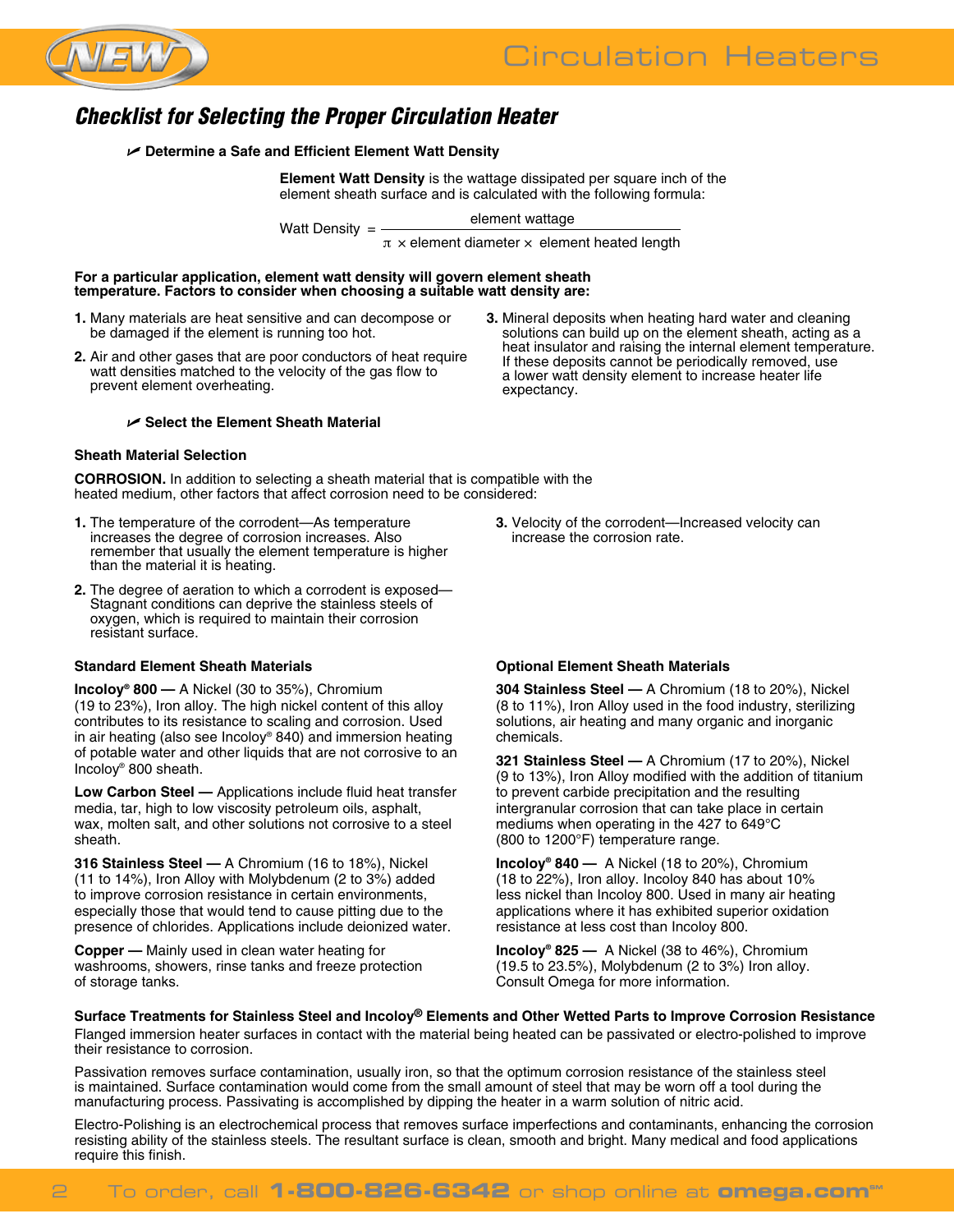

### U **Standard Terminal Housings**

Omega circulation heaters are supplied with a General Purpose Housing (NEMA 1) as standard unless otherwise specified.

Additional housing types include:

Moisture Resistant (NEMA 4) Explosion Resistant (NEMA 7) Moisture/Explosion Resistant (NEMA 4/7)

**Optional Circulation Heater Features Explosion resistant terminal housings are intended to provide containment of an explosion in the enclosure only. No portion of the heater assembly outside the enclosure is covered under this NEMA rating. Abnormal use of a heater which results in excessive temperature can create hazardous conditions such as a fire. Never perform any type of service nor remove the housing cover prior to disconnecting all electrical power to the heater.**

### **Optional Terminal Housing Standoff Construction**



The electrical housing is separated from the flange by an air gap (six-inch standard) to lower the ambient temperature of the electrical wiring. This option is used on flanged immersion heaters where the flange temperature exceeds 250°C (482°F).





#### **Flow Control Baffles**

Used on circulation tank heaters to aid heat transfer by forcing the liquid or gas back and forth across the elements. Baffles can be custom designed and positioned for your application.

# *Temperature Control*

### **Thermostats**

Thermostats are an optional feature on flanged immersion heaters. This type of control operates by expansion and contraction of a liquid in response to temperature change. Liquid contained within the sensing bulb and capillary flexes a diaphragm, causing the opening and closing of a snap action switch. For heating applications the contacts are normally closed and open on temperature rise.

#### **Installation Warnings and Recommendations**

- 1. Do not use the thermostat as a power switch. Use some other means of disconnecting power to the heater for servicing.
- 2. A Thermostat is not a fail-safe device. Use an approved high temperature limit control and/or pressure limit control for safe operation.
- 3. Avoid kinking or bending the capillary tube too sharply as this will alter the calibration and/or render the thermostat inoperable.
- 4. Excess capillary tube should be coiled neatly in junction box.
- 5. The capillary tube must never touch the thermostat contacts as this will create an electrical short capable of harming personnel and/or equipment.

#### **Thermocouples**

Type J or Type K thermocouples can be supplied for process temperature or over-temperature control. Type J is reliable and accurate for temperatures up to 538°C (1000°F). Type K should be used for higher temperatures.

For measuring process temperatures the thermocouple can be mounted in a thermowell in the center of the element bundle. Note that a location somewhere away from the heater may give a more accurate measurement of process temperature.

For over-temperature protection the thermocouple is usually attached to one of the elements (Figure A) and any unusual rise in element temperature would shut the heater down. This thermocouple may also be mounted in a thermowell (Figure B), which is then attached to one of the heating elements if desired. This protects the thermocouple from the solution being heated and allows you to replace it without removing the heater, but does increase its response time.

Temperature and over-temperature controls for using the signal generated by thermocouples and how to select the best control for your application can be found at omega.com/ controllers

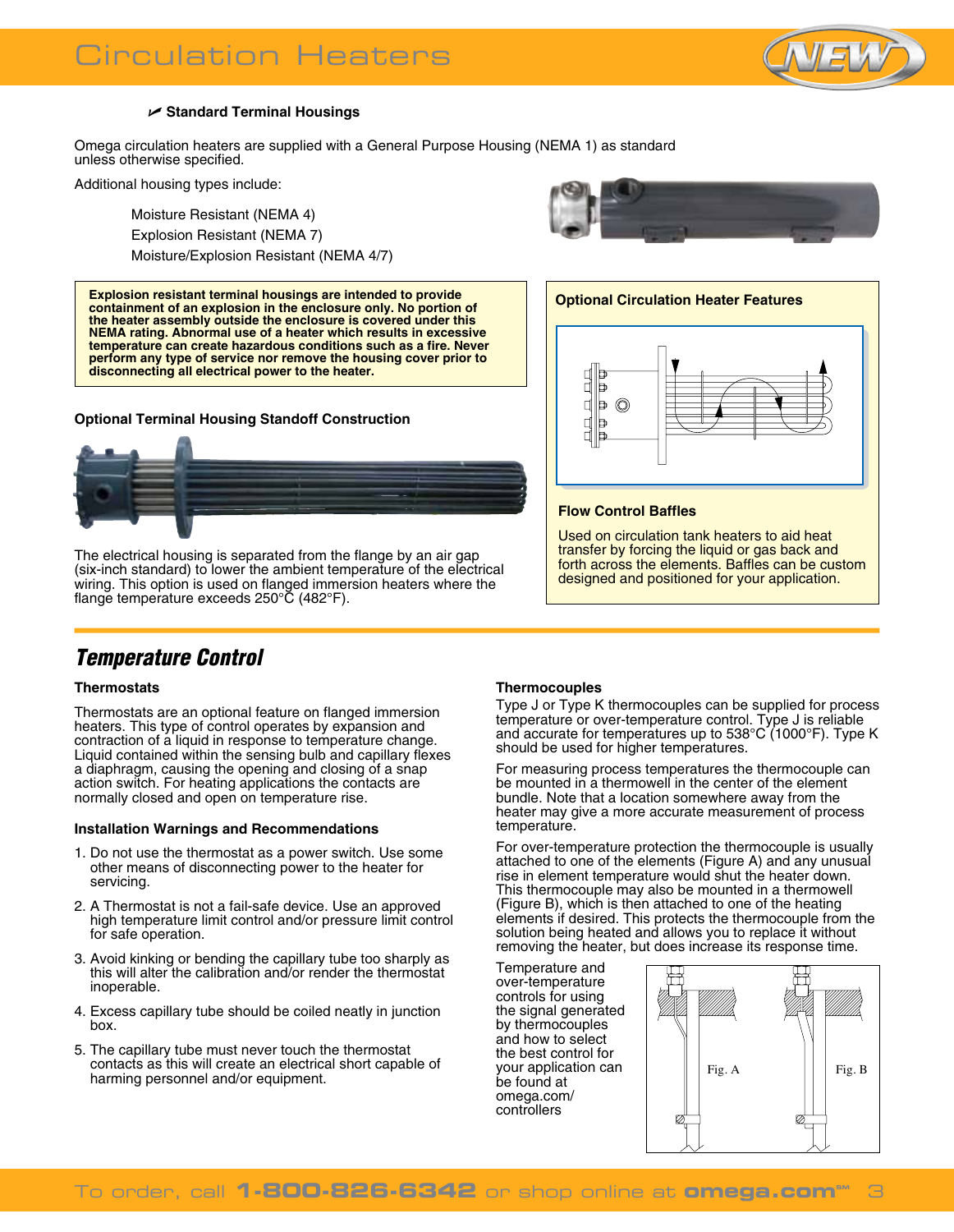

# *Circulation Heater Installation Recommendations*

**Omega circulation heaters will have a long life and provide dependable, trouble-free service if properly installed, operated and maintained as per the following recommendations:**

#### **Installation**

- 1. Flange heaters are supplied with two drilled and tapped holes for threaded eye bolts, providing ease of handling during installation and flange removal during maintenance cleaning or heater replacement.
- 2. Replacement of heater is inevitable. Therefore, provide adequate space for installation, allowing ample room to remove the flange heater for cleaning or replacement.
- 3. In applications requiring the circulation heater to be fed by an inline pump, install the pump at the inlet end.
- 4. To maintain the lowest possible temperature at the terminal box, place the outlet at the end opposite to the terminal box. If your process temperature is circulating at 232°C (450°F) or above (at the nozzle closest to the flange), stand-off terminal box construction is recommended.
- 5. To prevent temperature and/or pressure buildup on closed loop circulation heater systems, adequate and strategically located thermocouples for temperature controllers and pressure relief valves should be installed. Never over-rate pressure relief valves beyond the pressure temperature rating of the flange being used.
- 6. During the process cycle, flow rate of the medium being heated should never be interrupted or reduced, thus creating an overheating condition. Excess temperature can result in damage to the medium being processed and premature heater failure.
- 7. Make sure that your circulation heater is equipped with the proper terminal housing for the environment in which the heater is being used. NEMA 1—general purpose, NEMA 4—moisture resistant, and NEMA 7 explosion resistant.

**Vertical Mounting—Liquids: With terminal housing up and inlet pipe on the bottom, the heating elements will be immersed at all times to prevent premature failure.**

#### **Wiring**

- 1. All heater installations must be properly earth grounded to eliminate electric shock hazard. Electrical wiring must be in accordance with Local and/or National Electrical Codes.
- 2. Circulation heaters are supplied standard with NEMA 1 terminal housings. All power to heaters must be disconnected before removing the terminal housing cover and performing any type of service.
- 3. Electrical connections on heater terminals must be kept tight. Loose connections will create arcing, over-heating, and eventually will destroy the heater terminal and cause premature heater failure.
- 4. If the amperage rating of your circulation heater exceeds the amperage capacity of the supplied thermostat, mercury relays or magnetic contactors should be used with the thermostat.
- 5. Over-temperature protection thermocouples require a separate conduit to the control panel for the thermocouple wire.
- 6. Omega offers a large selection of power control panels for circulation heaters. See omega.com/controllers

#### **Maintenance**

- 1. Never perform any type of service on the unit prior to disconnecting all electrical power and shutting off all intake lines.
- 2. Remove sludge deposits through the drain plug.
- 3. Check flange bolts for tightness.
- 4. Check terminal connections for tightness.
- 5. Check thermocouple or thermostat bulb for response to temperature changes. If defective, replace immediately.
- 6. Check for leaks.
- 7. Depending on operating conditions and medium being processed, the flange or screw plug heater should be periodically removed for physical inspection and cleaning of the element bundle.

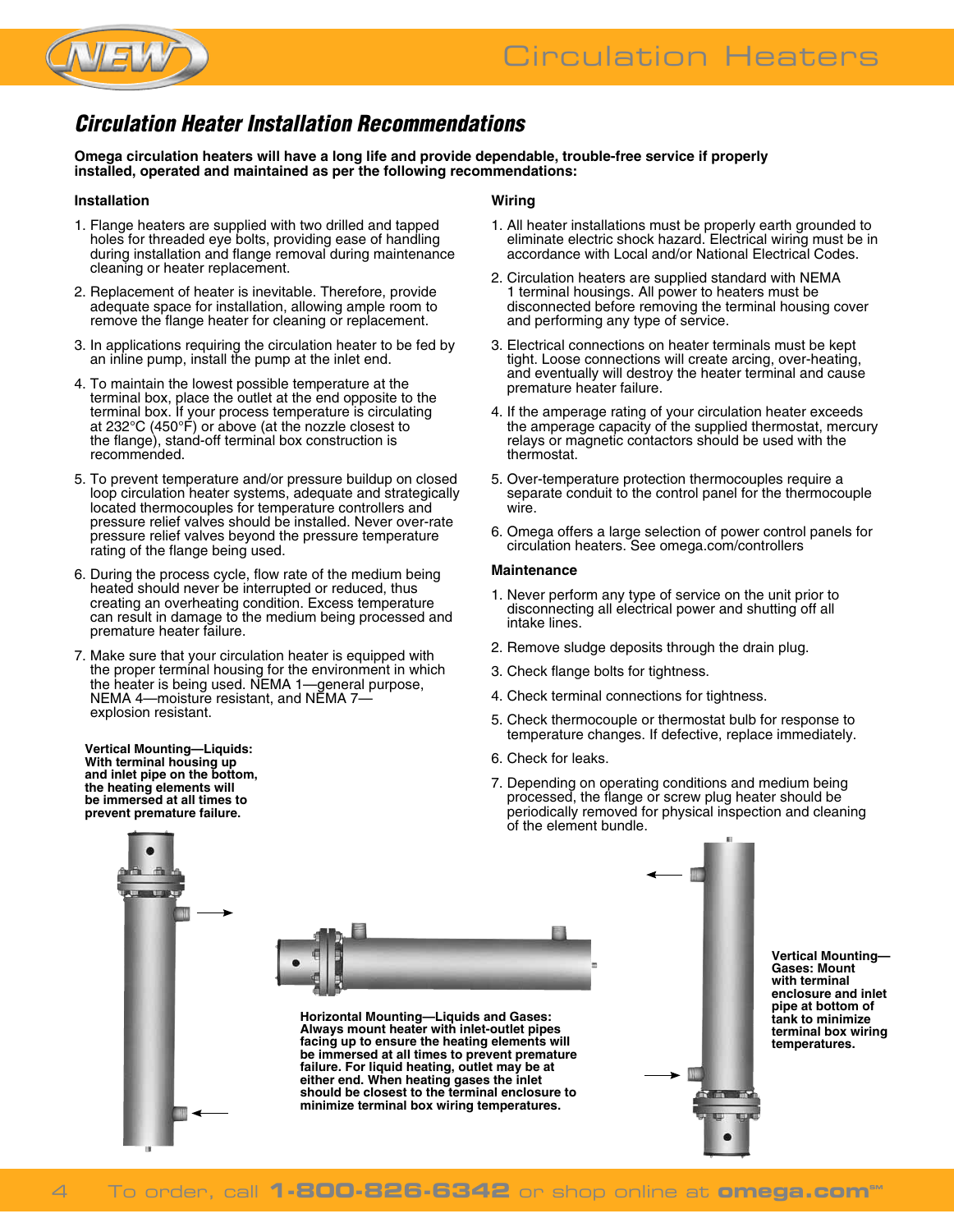

# *Circulation Tank Assembly Maximum Immersed Element Length*

Standard circulation heaters shown in the tables have element immersion lengths determined by the element wattage and element watt density. The screw plug or flange heater containing the elements is matched to a standard circulation heater tank assembly to assure proper heat transfer and heated material flow. When designing a system with a heater not shown on these pages the table below can be used to select a tank size based on the calculated immersion length. If a standard tank size is not suitable for your installation, Omega will design and manufacture a custom tank and heater assembly to satisfy the requirements of your application.

| <b>Nominal</b><br><b>Pipe Size</b> | Dimension<br><b>Drawing</b><br><b>Number</b> | <b>Maximum Immersed</b><br><b>Element Length</b><br>inch<br>mm |      |  |  |
|------------------------------------|----------------------------------------------|----------------------------------------------------------------|------|--|--|
| 1¼ NPT                             | 1.1                                          | 18.0                                                           | 457  |  |  |
|                                    | 1.2                                          | 26.0                                                           | 660  |  |  |
| 2 <sup>1</sup> / <sub>2</sub> NPT  | 2.1                                          | 25.5                                                           | 648  |  |  |
|                                    | 2.2                                          | 35.5                                                           | 902  |  |  |
|                                    | 2.3                                          | 48.0                                                           | 1219 |  |  |
| 3" Flange                          | 3.1                                          | 28.0                                                           | 711  |  |  |
|                                    | 3.2                                          | 38.0                                                           | 965  |  |  |
|                                    | 3.3                                          | 50.5                                                           | 1283 |  |  |
| 4" Flange                          | 4.1                                          | 26.5                                                           | 673  |  |  |
|                                    | 4.2                                          | 37.0                                                           | 940  |  |  |
|                                    | 4.3                                          | 58.0                                                           | 1473 |  |  |
|                                    | 4.4                                          | 79.0                                                           | 2007 |  |  |
| 5" Flange                          | 5.1                                          | 36.0                                                           | 914  |  |  |
|                                    | 5.2                                          | 43.0                                                           | 1092 |  |  |
|                                    | 5.3                                          | 54.5                                                           | 1384 |  |  |
|                                    | 5.4                                          | 68.0                                                           | 1727 |  |  |
|                                    | 5.5                                          | 85.0                                                           | 2159 |  |  |
| 6" Flange                          | 6.1                                          | 26.5                                                           | 673  |  |  |
|                                    | 6.2                                          | 37.0                                                           | 940  |  |  |
|                                    | 6.3                                          | 58.0                                                           | 1473 |  |  |
|                                    | 6.4                                          | 79.0                                                           | 2007 |  |  |

| <b>Nominal</b><br><b>Pipe Size</b> | <b>Dimension</b><br><b>Drawing</b><br><b>Number</b> | inch | <b>Maximum Immersed</b><br><b>Element Length</b><br>mm |
|------------------------------------|-----------------------------------------------------|------|--------------------------------------------------------|
| 8" Flange                          | 8.1                                                 | 32.5 | 826                                                    |
|                                    | 8.2                                                 | 40.5 | 1029                                                   |
|                                    | 8.3                                                 | 47.5 | 1207                                                   |
|                                    | 8.4                                                 | 55.0 | 1397                                                   |
|                                    | 8.5                                                 | 64.5 | 1638                                                   |
|                                    | 8.6                                                 | 73.5 | 1867                                                   |
|                                    | 8.7                                                 | 83.5 | 2121                                                   |
| 10" Flange                         | 10.1                                                | 60.0 | 1524                                                   |
|                                    | 10.2                                                | 67.0 | 1702                                                   |
|                                    | 10.3                                                | 73.0 | 1854                                                   |
|                                    | 10.4                                                | 82.0 | 2083                                                   |
|                                    | 10.5                                                | 90.0 | 2286                                                   |
| 12" Flange                         | 12.1                                                | 59.0 | 1499                                                   |
|                                    | 12.2                                                | 66.5 | 1689                                                   |
|                                    | 12.3                                                | 74.0 | 1880                                                   |
|                                    | 12.4                                                | 81.5 | 2070                                                   |
|                                    | 12.5                                                | 89.0 | 2261                                                   |
| 14" Flange                         | 14.1                                                | 58.0 | 1473                                                   |
|                                    | 14.2                                                | 65.5 | 1664                                                   |
|                                    | 14.3                                                | 73.0 | 1854                                                   |
|                                    | 14.4                                                | 80.5 | 2045                                                   |
|                                    | 14.5                                                | 88.0 | 2235                                                   |

## **8 watts/in2 (1.3 watts/cm2)—Typical Applications: Fuel Oils (Bunker C and Number 6)**

• Steel Screw Plug and Steel 150 lb Flanged Heater Sizes • Steel Sheath Heating Elements **• Steel Tank l NEMA 1 Terminal Housing** 

| <b>Nominal</b> | <b>Dimensional</b><br><b>Drawing</b><br><b>Number</b> | <b>KW</b> | <b>Model Number</b> |               |               |               |               |    | <b>Approx Weight</b> |  |
|----------------|-------------------------------------------------------|-----------|---------------------|---------------|---------------|---------------|---------------|----|----------------------|--|
| Pipe<br>Size   |                                                       |           | <b>120V</b>         | 240V-1Ph (C*) | 240V-3Ph (C*) | 480V-1Ph (C*) | 480V-3Ph (C*) | lb | kg                   |  |
| $2\%$ NPT      | 2.2                                                   | 2         |                     |               | CHF01100 (1)  |               | CHF01101 (1)  | 37 | 17                   |  |
| 3 elements     | 2.3                                                   | 3         |                     |               | CHF01102 (1)  |               | CHF01101 (1)  | 46 | 21                   |  |
| $3'' - 150$ lb | 3.2                                                   | 2         |                     |               | CHF01104 (1)  |               | CHF01105 (1)  | 62 | 28                   |  |
| 3 elements     | 3.3                                                   | 3         |                     |               | CHF01106 (1)  |               | CHF01107 (1)  | 76 | 34                   |  |

**Note: 3-Phase only. Cannot be rewired for single phase.**

*(C\*) = Number of Branch Circuits per heater*